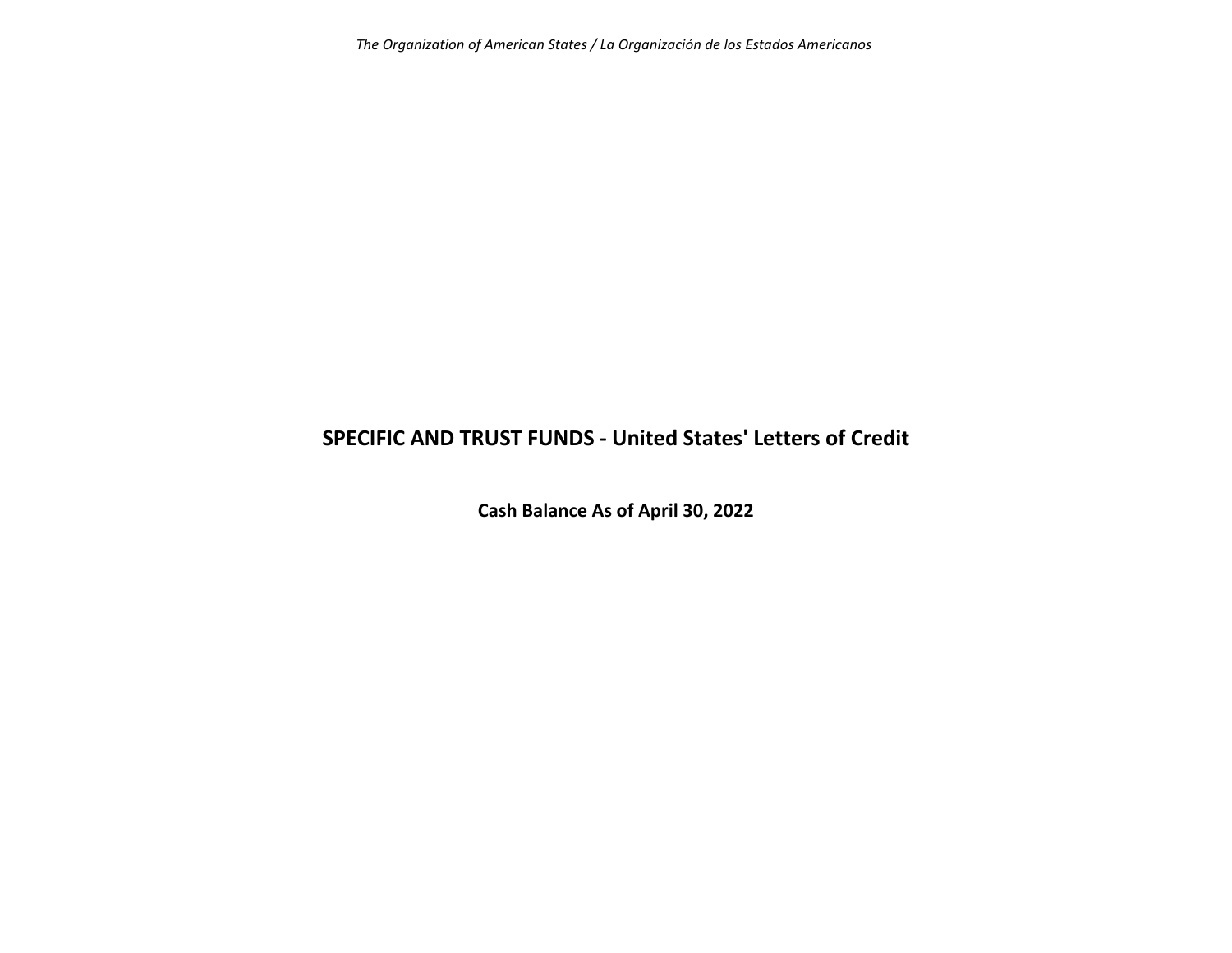## SPECIFIC AND TRUST FUNDS ‐ United States' Letters of CreditCash Balance As of April 30, 2022

|                                                                |                |                                        | Cash Balance             |                    |                          |                          | Returns & Other          |                    |                    | Cash Balance             |                    | <b>Fund Balance</b>            |
|----------------------------------------------------------------|----------------|----------------------------------------|--------------------------|--------------------|--------------------------|--------------------------|--------------------------|--------------------|--------------------|--------------------------|--------------------|--------------------------------|
| PMS Account / Grant ID / Award / Activity Code / Activity Name |                |                                        | Jan. 01, 2022            | Contributions      | Transfers                | Interest                 | Income                   | Expenditures       | Net Change         | Apr. 30, 2022            | Obligations        | Apr. 30, 2022                  |
|                                                                |                |                                        |                          |                    |                          |                          |                          |                    |                    |                          |                    |                                |
| 44B6P<br>72052118IO00002                                       |                |                                        |                          |                    |                          |                          |                          |                    |                    |                          |                    |                                |
| USAID18/02                                                     | DFS1803        | DFS Support to SGF                     | (28, 833)                | 28,833             |                          |                          |                          |                    | 28,833             |                          |                    |                                |
| USAID18/02                                                     | SSD1805-COGSMS | Small Grants Facility COGSMS           | (2,672)                  | 2,672              |                          |                          | $\sim$                   |                    | 2,672              |                          |                    |                                |
| USAID18/02                                                     | SSD1805-SEDI   | Small Grants Facility SEDI             | (262, 155)               | 298,600            | $\sim$                   | $\sim$                   | $\sim$                   | 63,471             | 235,130            | (27, 025)                | $\sim$             | (27, 025)                      |
| Total 72052118IO00002                                          |                |                                        | (293, 660)               | 330,105            |                          |                          | $\sim$                   | 63,471             | 266,635            | (27, 025)                |                    | (27, 025)                      |
|                                                                |                |                                        |                          |                    |                          |                          |                          |                    |                    |                          |                    |                                |
| 72052118lO00004                                                |                |                                        |                          |                    |                          |                          |                          |                    |                    |                          |                    |                                |
| USAID18/03                                                     | DFS1802        | DFS Support to CDD                     | (36,680)                 | 43,865             |                          |                          |                          | 22,165             | 21,701             | (14,980)                 |                    | (14,980)                       |
| USAID18/03                                                     | SSD1807        | Community Driven Development           | (15, 552)                | 15,552             | $\sim$                   | $\overline{\phantom{a}}$ | 492                      | $\sim$             | 16,043             | 492                      |                    | 492                            |
| USAID18/03                                                     | SSD1807-COGSMS | Commun Driven Develop COGSMS           | (17, 622)                | 17,622             |                          |                          |                          |                    | 17,622             |                          | 285                | (285)                          |
| USAID18/03                                                     | SSD1807-SEDI   | Community Driven Dev. SEDI             | (455, 876)               | 455,876            | $\sim$                   | $\overline{\phantom{a}}$ |                          | 27,375             | 428,501            | (27, 375)                |                    | (27, 375)                      |
| Total 72052118IO00004                                          |                |                                        | (525, 730)               | 532,915            | $\sim$                   | $\sim$                   | 492                      | 49,540             | 483,867            | (41,863)                 | 285                | (42, 148)                      |
| <b>TOTAL 44B6P</b>                                             |                |                                        | (819, 390)               | 863,020            | $\sim$                   | ×                        | 492                      | 113,010            | 750,502            | (68, 888)                | 285                | (69, 173)                      |
| B5448P1                                                        |                |                                        |                          |                    |                          |                          |                          |                    |                    |                          |                    |                                |
| S-LMAQM-20-CA-2026                                             |                |                                        |                          |                    |                          |                          |                          |                    |                    |                          |                    |                                |
| USDEP20/01                                                     | SID1804        | Sup. (U.S.-Peru TPA) Phase II          | (23, 233)                | 206                |                          |                          |                          |                    | 206                | (23, 027)                | 146                | (23, 173)                      |
|                                                                |                |                                        |                          |                    |                          |                          |                          |                    |                    |                          |                    |                                |
| S-LMAQM-20-CA-2026PEREG.10                                     |                |                                        |                          |                    |                          |                          |                          |                    |                    |                          |                    |                                |
| USDEP20/01 A1 SID1804                                          |                | Sup. (U.S.-Peru TPA) Phase II          |                          |                    |                          |                          |                          | 49,114             | (49, 114)          | (49, 114)                | 116,440            | (165, 554)                     |
| S-LMAQM-20-CA-2396                                             |                |                                        |                          |                    |                          |                          |                          |                    |                    |                          |                    |                                |
| USDEP20/07                                                     | SMS1902        | <b>Illegal Mining</b>                  | (8,000)                  | 8,000              |                          |                          |                          | 12,954             | (4,954)            | (12, 954)                | 58,424             | (71, 378)                      |
| <b>TOTAL B5448P1</b>                                           |                |                                        | (31, 233)                | 8,206              | $\sim$                   | ÷                        | ×                        | 62,068             | (53,862)           | (85,095)                 | 175,010            | (260, 105)                     |
| B6590P1                                                        |                |                                        |                          |                    |                          |                          |                          |                    |                    |                          |                    |                                |
| S-PMWRA-17-GR-1060                                             |                |                                        |                          |                    |                          |                          |                          |                    |                    |                          |                    |                                |
| USDEP17/05                                                     | SMS1318        | AICMA 2016 TO 2019                     | (989)                    | 989                |                          |                          |                          | 988                |                    | (988)                    | 923                | (1, 911)                       |
| USDEP17/05<br>Total S-PMWRA-17-GR-1060                         | SMS1805        | <b>Citizen Security Demining</b>       | (823, 427)<br>(824, 415) | 823,427<br>824,415 | $\sim$<br>$\sim$         | ٠<br>÷.                  | 558<br>558               | 591,259<br>592,247 | 232,726<br>232,726 | (590, 701)<br>(591, 689) | 688,384<br>689,307 | (1, 279, 084)<br>(1, 280, 996) |
|                                                                |                |                                        |                          |                    |                          |                          |                          |                    |                    |                          |                    |                                |
| S-PMWRA-20-GR-0057                                             |                |                                        |                          |                    |                          |                          |                          |                    |                    |                          |                    |                                |
| USDEP20/03                                                     | SMS1805        | <b>Citizen Security Demining</b>       | (239, 786)               | 239,786            |                          |                          |                          | 121,822            | 117,964            | (121, 822)               | 102,978            | (224, 799)                     |
| S-PMWRA-21-GR-3041QX1EG.9                                      |                |                                        |                          |                    |                          |                          |                          |                    |                    |                          |                    |                                |
| USDEP21/04                                                     | SMS2105        | Aviation Security of OAS-MS            |                          |                    |                          |                          |                          | 152,403            | (152, 403)         | (152, 403)               | 172,700            | (325, 103)                     |
| <b>TOTAL B6590P1</b>                                           |                |                                        | (1,064,201)              | 1,064,201          | $\sim$                   | $\sim$                   | 558                      | 866,472            | 198,287            | (865, 914)               | 964,985            | (1,830,898)                    |
| C0288P1<br>S-LMAQM-06-GR-090                                   |                |                                        |                          |                    |                          |                          |                          |                    |                    |                          |                    |                                |
| USDEP06/13                                                     | TRUST/AM/022   | Trust Overhead & Operational           | 55                       |                    |                          |                          |                          |                    |                    | 55                       |                    | 55                             |
|                                                                |                |                                        |                          |                    |                          |                          |                          |                    |                    |                          |                    |                                |
| C0290                                                          |                |                                        |                          |                    |                          |                          |                          |                    |                    |                          |                    |                                |
| S-LMAQM-06-GR-020                                              |                |                                        | (29, 207)                |                    |                          |                          |                          |                    |                    | (29, 207)                |                    | (29, 207)                      |
| USDOS06/02                                                     | LEG-DLC/011    | Imp. I-A Convention Against Corruption |                          |                    |                          |                          |                          |                    |                    |                          |                    |                                |
| C0290B1<br>S-LMAQM-18-CA-2027                                  |                |                                        |                          |                    |                          |                          |                          |                    |                    |                          |                    |                                |
| USDEP18/03                                                     | CDH2001        | <b>GIEI Bolivia</b>                    | (134, 612)               | 134,612            |                          |                          |                          |                    | 134,612            |                          |                    |                                |
| USDEP18/03                                                     | OSG1901        | Working Group on Venezuela             | (417, 627)               |                    |                          |                          | $\sim$                   |                    |                    | (417, 627)               |                    | (417, 627)                     |
| USDEP18/03                                                     | SCODMR-DPE/004 | Support to Project Management          | (70, 816)                |                    |                          |                          |                          | 24,000             | (24,000)           | (94, 816)                | 18,000             | (112, 816)                     |
| USDEP18/03                                                     | SSD2002        | Electronic Voting Audit in DR          | (83, 183)                | 83,183             | $\sim$                   | $\sim$                   | $\sim$                   |                    | 83,183             |                          |                    |                                |
| USDEP18/03                                                     | SSDEOM1902     | EOM 2019 Guatemala                     | (2,861)                  |                    |                          |                          |                          |                    |                    | (2,861)                  |                    | (2,861)                        |
| USDEP18/03                                                     | SSDEOM1904     | EOM 2019 Colombia                      | (17, 677)                |                    | $\overline{\phantom{a}}$ | $\overline{\phantom{a}}$ | $\sim$                   | $\sim$             |                    | (17, 677)                | $\sim$             | (17, 677)                      |
| USDEP18/03                                                     | SSDEOM1906     | EOM 2019 Dominica                      | (4, 577)                 | 4,934              |                          |                          |                          |                    | 4,934              | 358                      |                    | 358                            |
| USDEP18/03                                                     | SSDEOM2001     | EOM 2020 Peru                          | (1,055)                  | 1,055              |                          | $\overline{\phantom{a}}$ | $\overline{\phantom{a}}$ |                    | 1,055              |                          |                    |                                |
| USDEP18/03                                                     | SSDEOM2002     | EOM 2020 Dominican Republic            | (250, 237)               |                    |                          |                          |                          |                    |                    | (250, 237)               |                    | (250, 237)                     |
| USDEP18/03                                                     | SSDEOM2005     | EOM 2020 Bolivia                       | (256,066)                | 256,066            | $\sim$                   | $\sim$                   | $\sim$                   |                    | 256,066            |                          |                    |                                |
| USDEP18/03                                                     | SSDEOM2006     | EOM 2020 Suriname                      | (69, 573)                | 69,573             |                          |                          |                          |                    | 69,573             |                          |                    |                                |